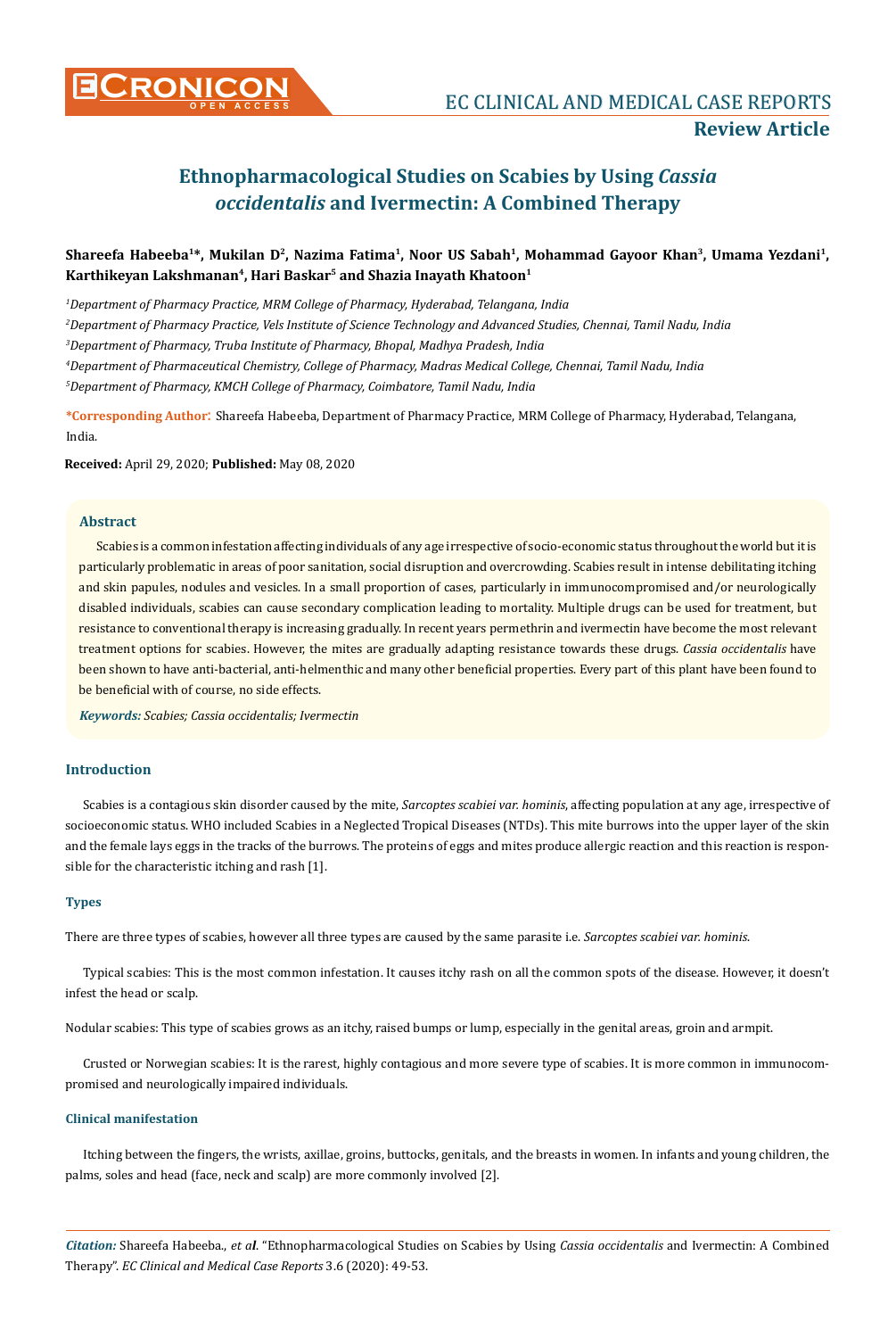With chronic infection, severe eczematous skin changes like scabies nodules may be observed particularly on the male genitalia and breasts. The predominant symptom of scabies infection is severe and persistent pruritus which can be highly debilitating [3].

In a small number of cases, severe infection characterized by diffuse hyperkeratosis, associated with variable degree of underlying erythroderma. Generalised lymphadenopathy [4] and peripheral eosinophilia [5] has been frequently observed.

Clinical grading scale for crusted scabies have been developed, which is useful for assessing disease severity and guiding treatment. The score is based on the clinical assessment of four domains: body surface area, severity/depth of skin crusting, the number of previous episodes for crusted scabies, and the degree of skin cracking and pyoderma. The scores applying to grades include: grade 1 (score 4 - 6), grade 2 (7 - 9), grade 3 (10 - 12) [6].

### **Transmission**

Scabies is normally transmitted through skin to skin contact with individual suffering from scabies. It can also be transmitted sexually and sometimes transmitted from care providers or beddings [1].

### **Incubation period**

The incubation period is generally 2 to 6 weeks. However, in case of relapse the symptoms may appear within 1 to 5 days of re-exposure.

#### **Diagnosis**

Scabies is diagnosed through physical examination by the presence of small erythematous papulo-vesicular lesions. Some of the lesions may be altered by excoriations, eczematisation and secondary bacterial infection. The reddish brown nodules are seen in axillary and inguinal regions, wrists and male genitalia and these may persist for several months. In Crusted scabies, Pruritus may be minimal or absent.

Microscopic identification of the mite, eggs or scybala, Dermatoscopy and digital photography helps in diagnosis of scabies.

#### **Treatment**

Permethrin 5% cream is the first-line topical therapy in the UK and the USA. Permethrin is adulticidal and ovicidal against the scabies mite and is therefore highly effective after a single application [7,8]. However, in practice the prescribed regimen often involves two applications. Adverse effects include local cutaneous reactions including erythema, burning and pruritus [9,10] which occur infrequently.

Lindane (gamma-benzene hexachloride): The 1% lotion or cream is used. Neurotoxicity may occur if it is systemically absorbed. Therefore, it is contraindicated in premature infants, patients with extensive skin disease-such as CS patients-and patients with uncontrolled seizure disorders. There are multiple reports of clinical resistance to lindane in humans [11,12].

Other treatments include anti-histamines, antibiotics, corticosteroids and emollients.

#### **Ivermectin**

Ivermectin is the only Oral drug used for scabies. Oral ivermectin is an effective and cost-comparable alternative to topical agents in the treatment of scabies infection. It may be particularly useful in the treatment of severely crusted scabies lesions in immunocompromised patients or when topical therapy has failed. Ivermectin has been used extensively and safely in the treatment of other parasitic infections.

*Citation:* Shareefa Habeeba., *et al*. "Ethnopharmacological Studies on Scabies by Using *Cassia occidentalis* and Ivermectin: A Combined Therapy". *EC Clinical and Medical Case Reports* 3.6 (2020): 49-53.

50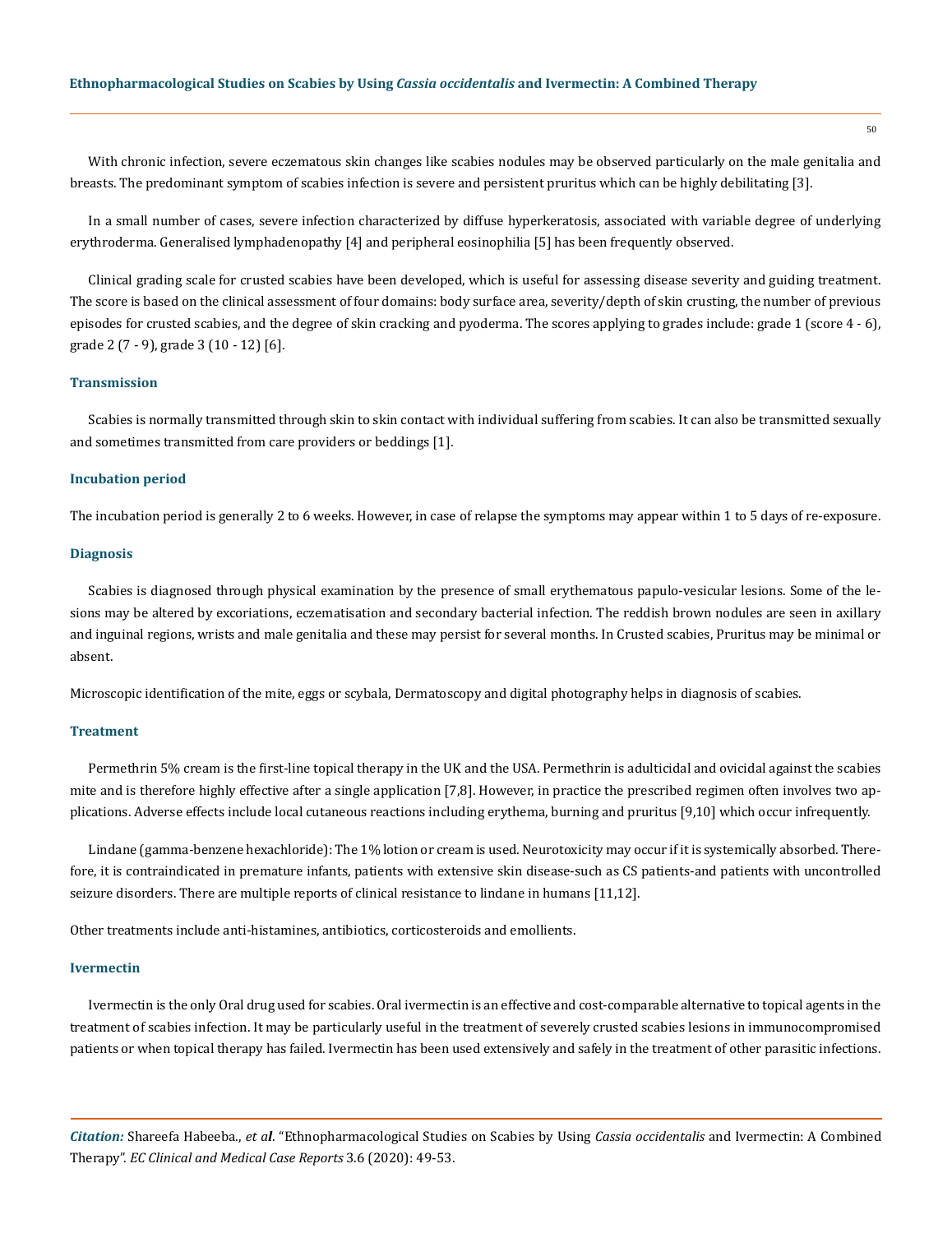#### **Drawbacks of ivermectin**

Ivermectin is not ovicidal. It has not been approved by USFDA for the treatment of scabies. Safety of ivermectin in pregnant and lactating women have not yet established [13]. Ivermectin is associated with minor, self-limiting elevations of serum aminotransferase and also rare instances of clinically apparent liver injury. It is contraindicated in children under the age of five or those who weigh less than 15 kilograms [14] and individuals with liver or kidney disease [15]. A separate review found that although oral ivermectin is usually effective for treatment of scabies, it does have a higher treatment failure rate than topical permethrin [15].

#### **Chemical structure of ivermectin**



#### *Cassia occidentalis*

*Cassia occidentalis* is a commonly used and widely distributed plant, belonging to family Fabaceae. Leaves were used externally and internally in skin diseases, itches, scabies and ringworm. For, the past decades there has been an increasing interest in the pharmacological investigation of different extracts of the plants as a source of new drugs.

#### **Phytochemical test of Cassia occidentalis**

We have successfully performed the phytochemical analysis of *Cassia occidentalis* and found various chemicals like Alkaloid, Tannins, Phenolic Compound, Carbohydrate and Glycoside respectively.

*Citation:* Shareefa Habeeba., *et al*. "Ethnopharmacological Studies on Scabies by Using *Cassia occidentalis* and Ivermectin: A Combined Therapy". *EC Clinical and Medical Case Reports* 3.6 (2020): 49-53.

51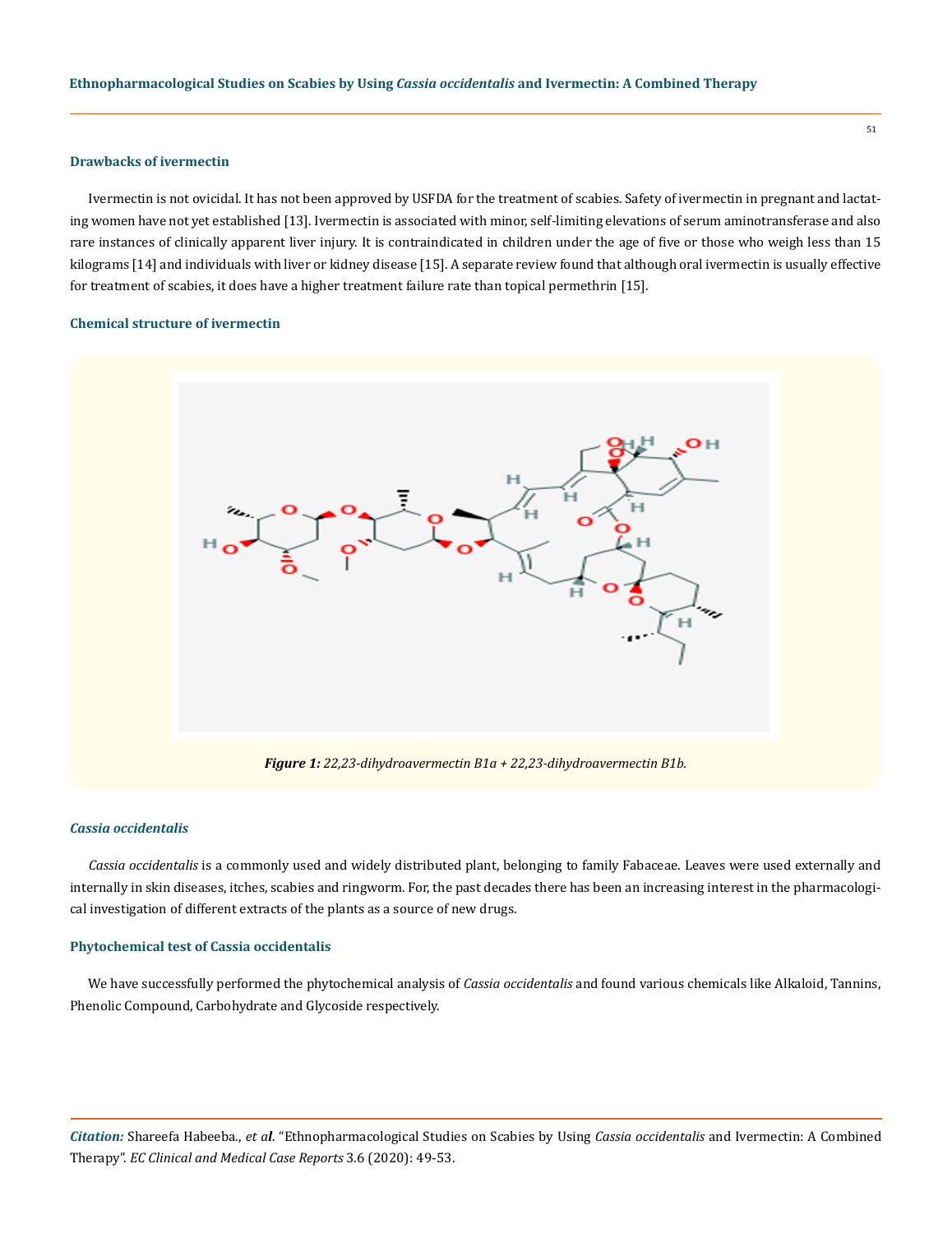

*Figure*

# **Conclusion**

This comparative combined and experimental study concludes that *Cassia occidentalis* is better for the treatment of scabies compared to ivermectin. Since, the mites are slowly adapting resistance against drugs. It is necessary to look for a pharmacological effect of a natural product which may have no or very less side effects.

*Citation:* Shareefa Habeeba., *et al*. "Ethnopharmacological Studies on Scabies by Using *Cassia occidentalis* and Ivermectin: A Combined Therapy". *EC Clinical and Medical Case Reports* 3.6 (2020): 49-53.